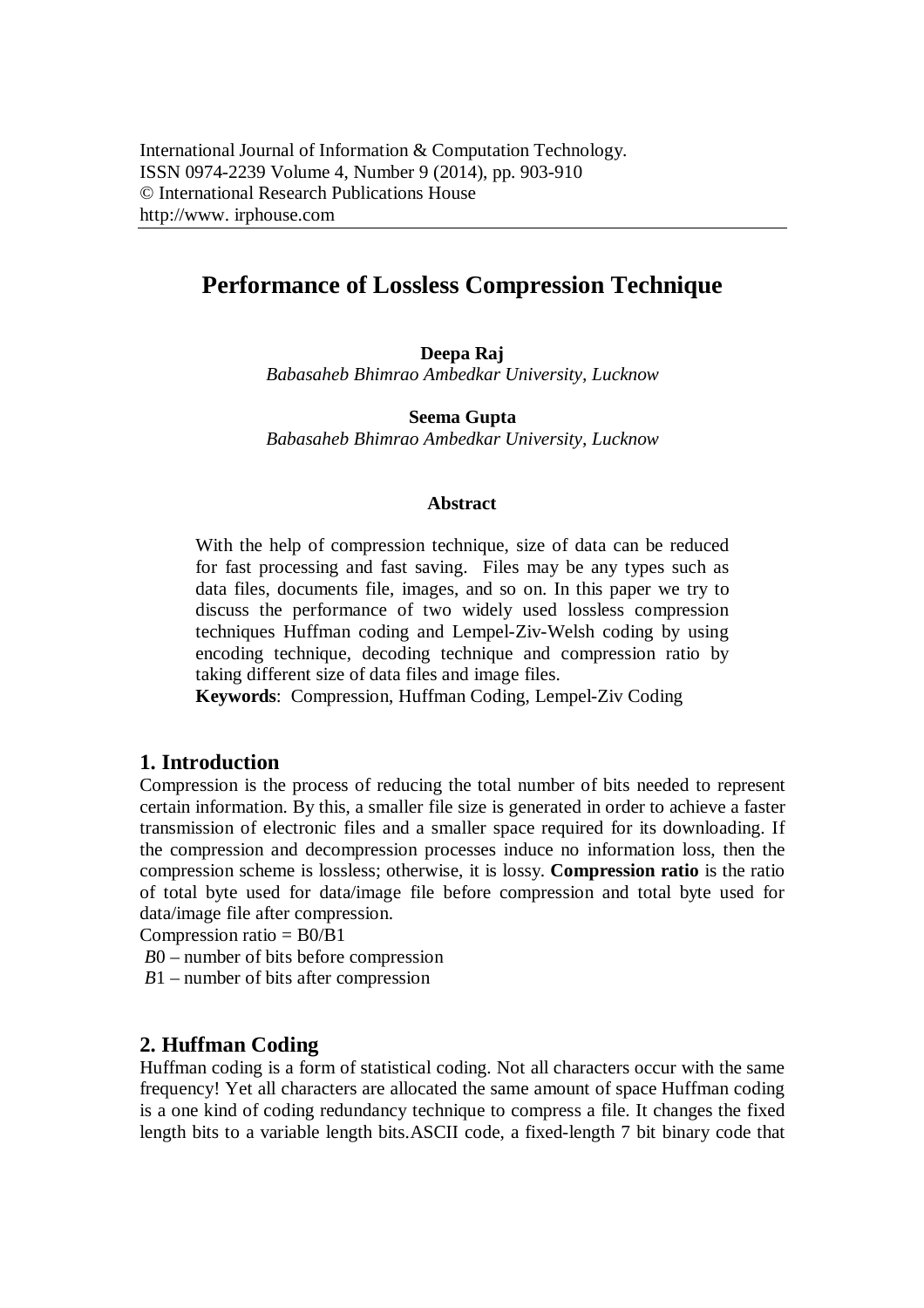encodes 127 characters. Since transmitting data over data links can be expensive. It makes sense to try to minimize the number of bits sent in total. Huffman coding technique takes important role to minimize the number of number of bits. Images, Sound, Video etc. have large data rates that can be reduced by proper coding redundancy techniques. A fixed length code doesn't do a good job of reducing the amount of data sent, since some characters in a message appear more frequently than others, but yet require the same number of bits as a very frequent character.

### **2.1 Algorithm to make a Huffman tree:**

Huffman algorithm for making a huffman tree for variable encoding of each symbols used in the datafile after scanning whole file are as follows :

**a.**Scan the message to be encoded, and count the frequency of every character.

**b.** Create a single node tree for each character and its frequency and place into a priority queue, each node has three field frquency field and two address field.

**c.**(c)Repeat the process Until priority queue contain only one tree.

- Remove the two nodes with the minimum frequencies from the priority queue.
- Create a new node with frequency is sum of two removed frequency and attach these two nodes left side and right side.
- Insert this new node into the priority queue according to the priority.

#### **2.2 Creating a Huffman code**:

After development of Huffman tree, code for each symbols used in the text or images can be find by traversing up to the each leaf node, at the time of traversing use the code 0 for leftside traversal and use code 1 for right side traversal, append these code after each traversal then new code is generated for each symbols present in the leaf of the tree.

Suppose we have a 3 character alphabet (ABC) and we want to encode the message ABABAC. Using a fixed length code with 3 bits per character, we need to transmit 6\*3=18 bits in total. This is wasteful since we only really need 2 bits to encode the 3 characters ABC. So if we now use a 2 bit code  $(A=00, B=01, C=10)$ , then we only need to transmit  $6*2=12$  bits of data. We can reduce this even more if we use a code based upon the frequencies of each character. In our example message, A occurs 3 times, B twice, C once. If we generate a variable length code where  $A=0$ ,  $B=10$ ,  $C=11$ , our message above can be transmitted as the bit string: ABABAC  $0.10010011=9$  bits

| Table 2.2 |  |  |
|-----------|--|--|
|-----------|--|--|

| D |  |
|---|--|
|   |  |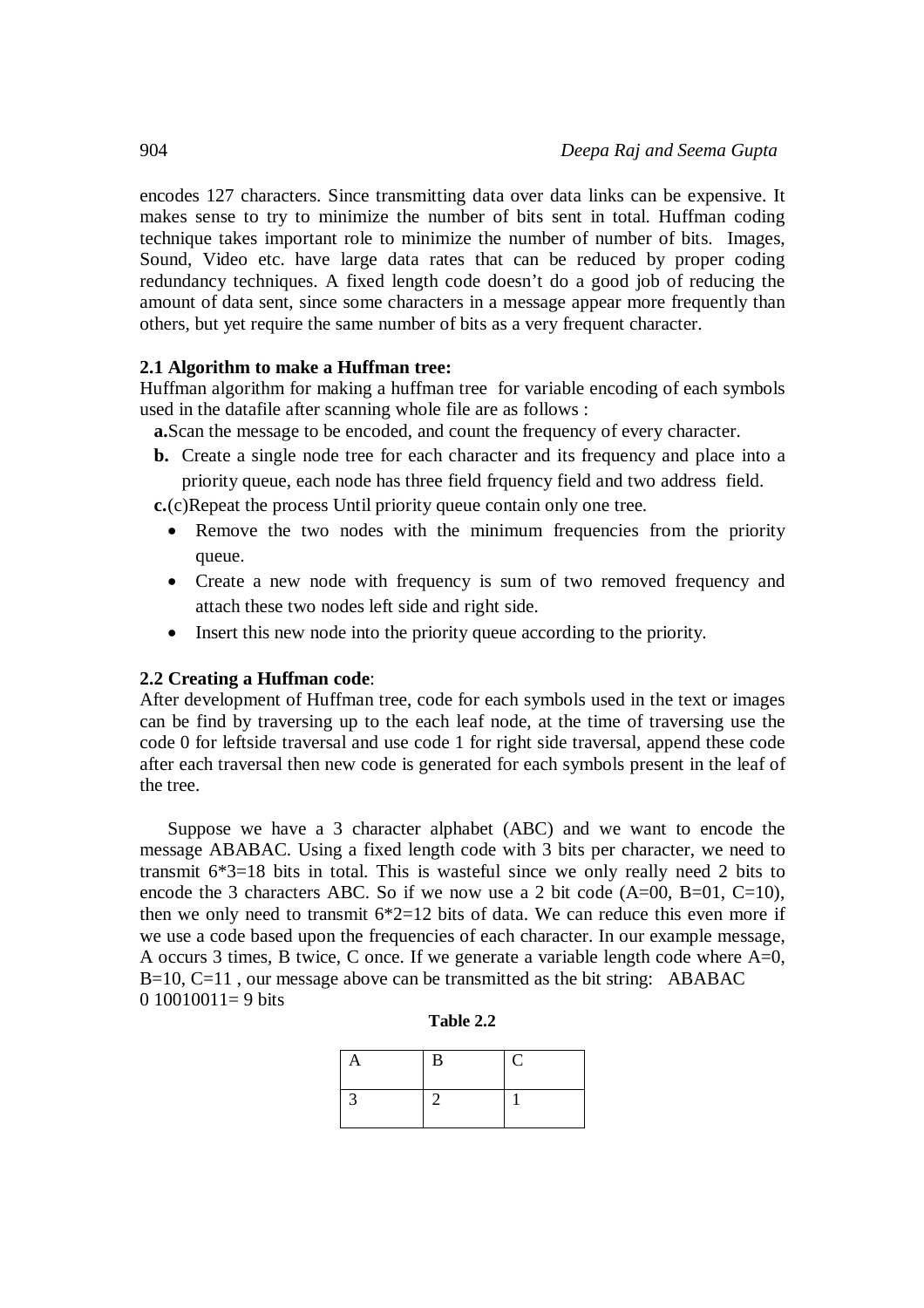

**Fig: 2.2** Huffman Tree

# **3. Lempel-Ziv\_Welsh Coding**

The Lempel-Ziv-Welsh (LZW) algorithm (also known LZ-78) builds a dictionary of frequently used groups of characters (or 8-bit binary values). Before the file is decoded, the compression dictionary must be sent (if transmitting data) or stored (if data is being stored). This method is good at compressing text files because text files contain ASCII characters (which are stored as 8-bit binary values) but good for graphics files, which may have repeating patterns of binary digits.

## **3.1 Lempel-Ziv\_Welsh coding algorithm:**

Algorithm for the compression is explained which shows how new code is generated for the processed string and stored in the dictionary.

- 1.  $s = get input character$
- 2. Repeat step 4 while there in no input character
- 3.  $c = get input char$
- 4. 4 If s+c is in the dictionary

```
a. s = s + c
```
Else

- a. Output the code for s
- b. Add s+c to the dictionary
- c.  $S = c$
- 5. 5 End

## **3.2 Creating a LZW code:**

A simple example is to use a 6 character alphabet and a 16 entry dictionary, thus the resulting code word will have 4 bits. Let the transmitted message is:

Then the transmitter and receiver would initially add the following to its dictionary: 0000 'a'

0001 'b' 0010 'c' 0011–1111 empty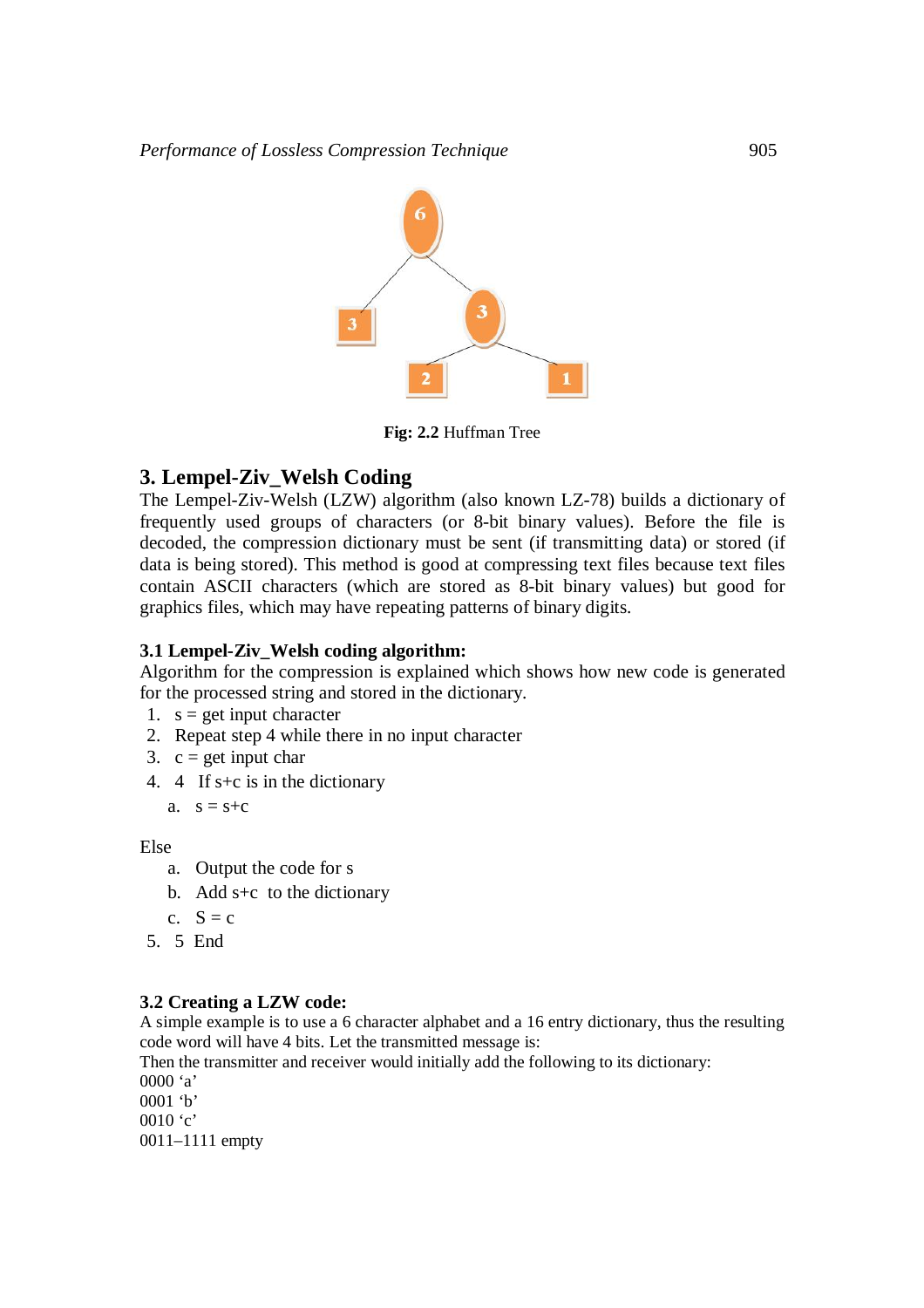First the 'a' character is sent with 0000, next the 'b' character is sent and the transmitter checks to see that the 'ab' sequence has been stored in the dictionary. As it has not, it adds 'ab' to the dictionary, to give:

0000 'a' 0001 'b' 0010 $^{\circ}$ c' 0011 'ab' 0100–1111 empty

The receiver will also add this to its table (thus the transmitter and receiver will always have the same tables). Next the transmitter reads the 'a' character and checks to see if the 'ba' sequence is in the code table. As it is not, it transmits the 'a' character as 0000, adds the 'ba' sequence to the dictionary, which will now contain:

0000 'a' 0001 'b' 0010 'c' 0011 'ab' 0100 'ba' 0101–1111 empty

Next the transmitter reads the 'b' character and checks to see if the 'ba' sequences in the table. As it is, it will transmit the code table address which Identifies it, i.e. 0111. When this is received, the receiver detects that it is in its dictionary and it knows that the addressed sequence is 'ba'. Next the transmitter reads an 'c' and checks for the character in its dictionary. As it is included, it transmits its address, i.e. 0010. When this is received, the receiver checks its dictionary and locates the character 'c'. This then continues with the transmitter and receiver maintaining identical copies of their

0000 0001 0000 0100 0010  $a'$  'b'  $a'$  'ba'  $c'$ Total bits=20

A great deal of compression occurs when sending a sequence of one character, such as a long sequence of 'a'. Typically, in a practical implementation of LZW, the dictionary size for LZW starts at 4K (4096). The dictionary then stores bytes from 0 to 255 and the addresses 256 to 4095 are used for strings (which can contain two or more characters). As there are 4096 entries then it is a 12-bit coding scheme (0 to 4096 gives 0 to 212–1 different addresses).

#### **4. Comparative study of Lempel-Ziv-welsh/Huffman coding**

This section contains practical examples of programs which use Lempel-Ziv and/or Huffman coding. Most compression programs use either one or both of *Huffman/Lempel-Ziv compression* these techniques. As previously mentioned, both techniques are lossless. In general, **Huffman is the most efficient** but requires two passes over the data, while Lempel-Ziv-welsh uses just one pass. This feature of a single pass is obviously important when saving to a hard disk drive or when encoding and decoding data in real-time communications. Suppose we have a 3 character alphabet (ABC) and we want to encode the message ABABBABCABABBA. Using a fixed length code with 3 bits per character, we need to transmit 14\*3=42 bits in total. This is wasteful since we only really need 2 bits to encode the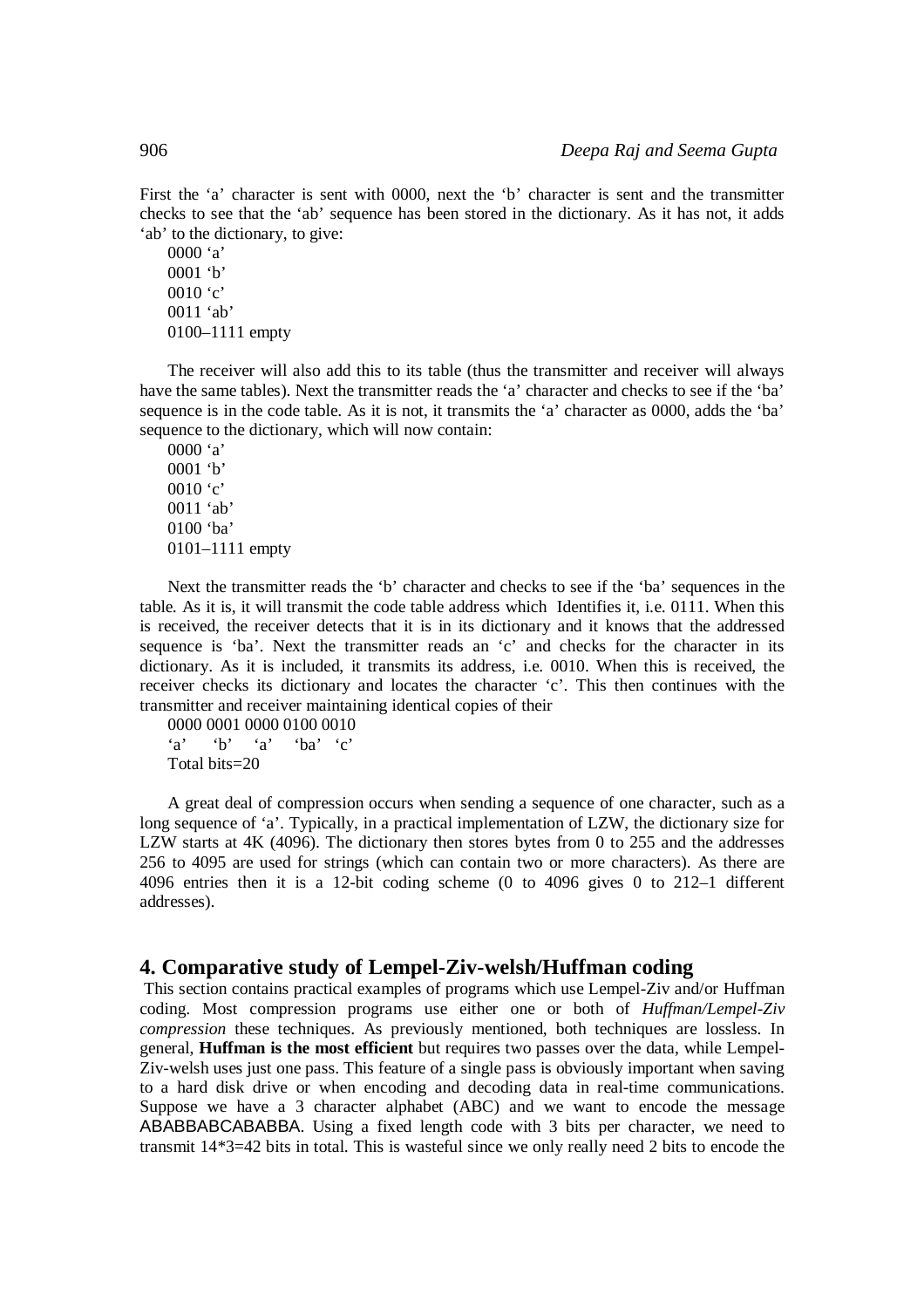3 characters ABC. So if we now use a 2 bit code (A=00, B=01, C=10), then we only need to transmit 14\*2=28 bits of data. We can reduce this even more if we use a code based upon the frequencies of each character. In our example message, A occurs 6 times, C occurs one times, B occurs 7 times. If we generate a variable length code where  $A=10$ ,  $B=0$ ,  $C=11$ , our message above can be transmitted as the bit string:

ABABBABCABABBA i.e 100100010011100100010 total 21 bits. Notice, that as we process the bits each character's code is unique; there is no ambiguity. As soon as we find a character's code, we start the decoding process again. **In this case compression ratio 42/21=2**

#### **LZW compression for string "ABABBABCABABBA"**

Let's start with a very simple dictionary (also referred to as a "string table"), initially containing only 3 characters, with codes as follows:

code string --------------- 000 A 001 B 010 C code string --------------- 000 A 001 B 010 C

| S  | $\mathbf C$ | Output         | code           | <b>String</b> |
|----|-------------|----------------|----------------|---------------|
|    |             |                |                |               |
|    |             |                | $\overline{2}$ |               |
|    |             |                | 3              |               |
|    | B           |                | 4              | AB            |
| B  | A           | $\overline{2}$ | 5              | <b>BA</b>     |
|    | B           |                |                |               |
| AΒ | B           | 4              | 6              | <b>ABB</b>    |

| B               |               |   |    |            |
|-----------------|---------------|---|----|------------|
| <b>BA</b>       | B             | 5 |    | <b>BAB</b> |
| B               | $\mathcal{C}$ | 2 | 8  | BC         |
| $\overline{C}$  | A             | 3 | 0  | CA         |
|                 | B             |   |    |            |
| AB              |               |   | 10 | <b>ABA</b> |
|                 | B             |   |    |            |
| $\overline{AB}$ | B             |   |    |            |

#### **Table 3.2**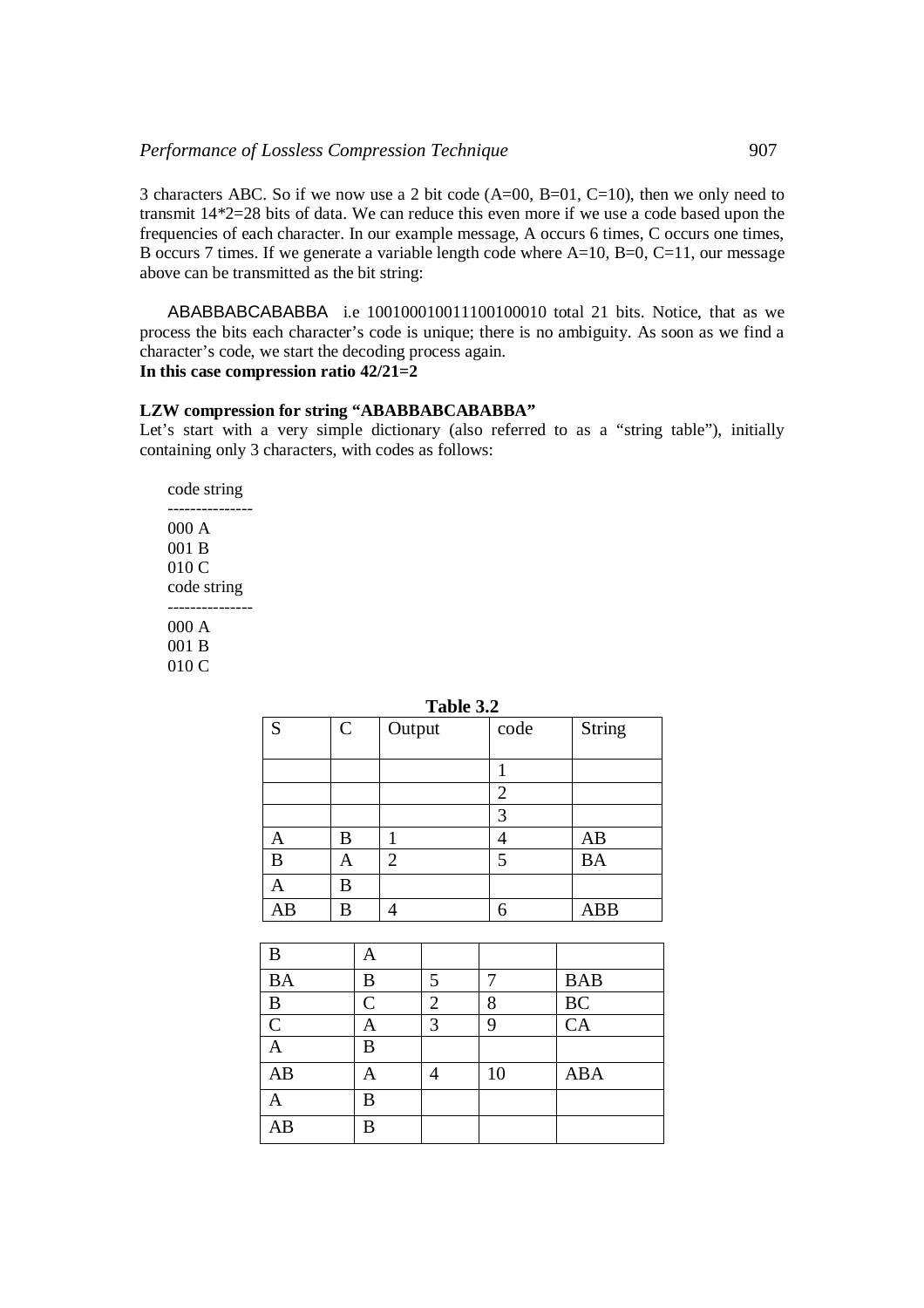| S            | $\mathsf{C}$ |   | Output         |   |                | code | <b>String</b> |
|--------------|--------------|---|----------------|---|----------------|------|---------------|
|              |              |   |                |   |                |      |               |
|              |              |   |                |   | 1              |      |               |
|              |              |   |                |   | $\overline{2}$ |      |               |
|              |              |   |                |   | 3              |      |               |
| $\mathbf{A}$ | B            |   | 1              |   | 4              |      | AB            |
| B            | A            |   | $\overline{2}$ |   | 5              |      | <b>BA</b>     |
| $\mathbf{A}$ | B            |   |                |   |                |      |               |
| AB           | B            |   | 4              |   | 6              |      | <b>ABB</b>    |
|              |              |   |                |   |                |      |               |
| <b>ABB</b>   |              | A |                | 6 |                | 11   |               |

| ABB |     |  |             |
|-----|-----|--|-------------|
|     | EOF |  | <b>ABBA</b> |

The output codes are: AB45BC46A. Instead of sending 42 bits, LZW compression scheme sends 27 bits

**Compression ratio = 42/27 = 1.56**

### **5. Conclusions and Future scope of the Work**

Huffman coding is a technique used to compress files for transmission uses statistical coding. Huffman coding is more frequently used symbols have shorter code words. It Works well for text and fax transmissions and its application that uses several data structures .

| <b>STRING</b>         | HUFFMAN CODING   LZW CODING |      |
|-----------------------|-----------------------------|------|
| ABABBABCABABBA        |                             | 1.56 |
| ABBCCDDAAEEBBFF       | 1.15                        | 1.04 |
| <b>ABBABBCDABEFAB</b> | 15                          | 1.27 |

**Table 5:** Compression Ratio Between Huffman and LZW

After comparing we found that Compression ratio of Huffman code is better than LZW. Since LZW take only one pass at the time of encoding and dictionary is also required to send at the time of transition it takes more processing time. Therefore Huffman coding is better for compression of image as well text. When LZW and Huffman are used to compress a binary file (all of its contents either 1 or 0), LZW gives a better compression ratio than Huffman.